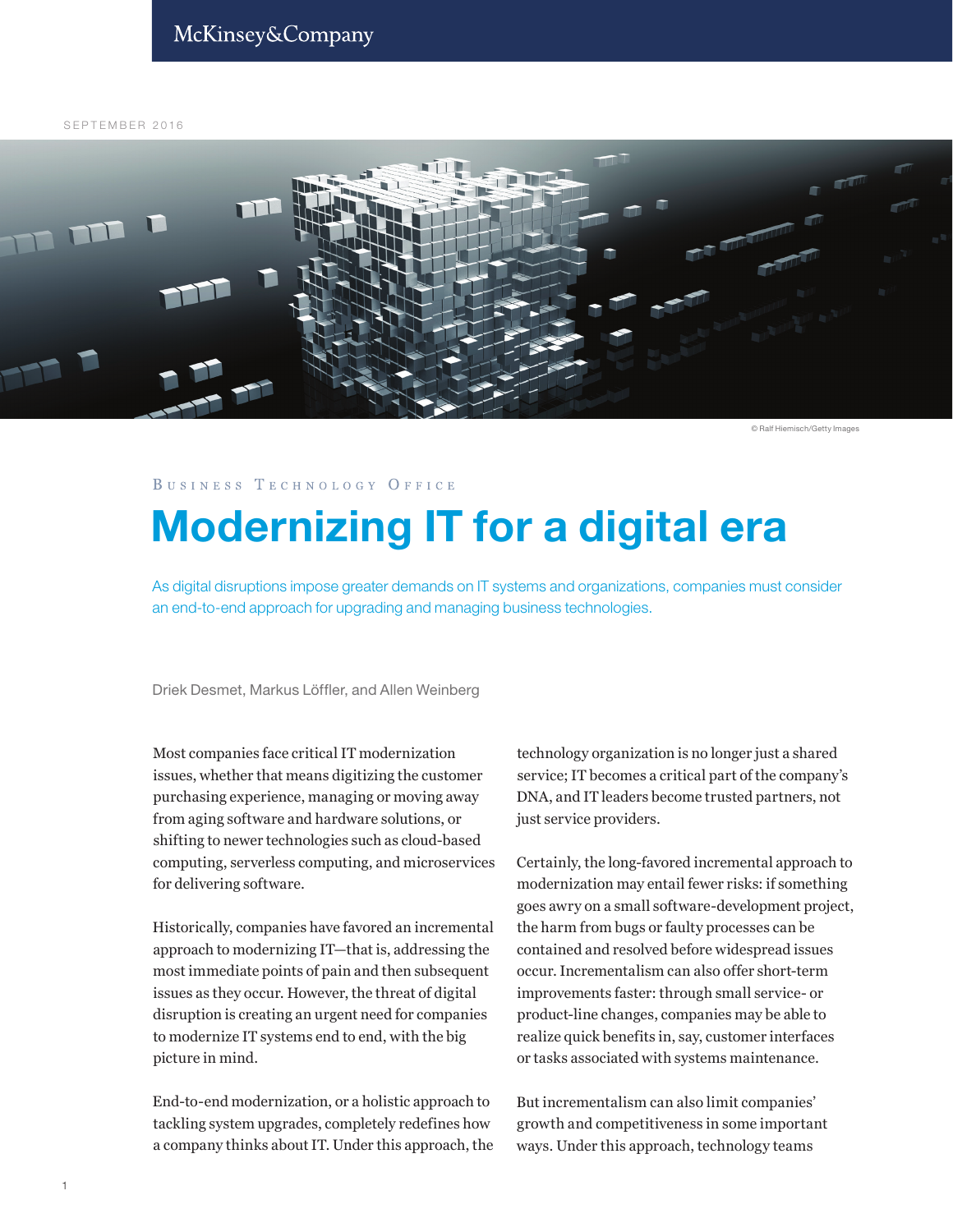#### **Takeaways**

The threat of digital disruption is creating an urgent need for companies to modernize their IT systems. End-to-end modernization, a holistic approach to tackling system upgrades, redefines the technology organization so that IT becomes a critical part of the company's DNA.

With end-to-end modernization, business and IT leaders define the target state of IT—not just for discrete business units or projects but for the entire organization. They ask questions such as: Which technology-driven projects will generate the most value for the company, in reduced cost and greater efficiency?

Leaders will need to consider issues such as technical interdependencies to outline the sequence and scope of modernization. CIOs must help CEOs and board directors understand that the IT project budget may need to be devoted to modernization efforts over a two- to three-year period.

in different parts of the IT organization may independently address discrete systems questions involving their own areas of competence or internal business clients. They may create islands of solutions, which in turn may breed more complexity, while redundant systems and processes remain. And when companies inevitably pursue digital initiatives, weaknesses in their traditional productdevelopment processes and IT-management systems can be exposed. Customers may experience

this as missing data links, slow processing speeds, and disconnected products and services.

The end-to-end approach to modernizing IT is more effective for creating and supporting viable digital businesses (exhibit). To pursue this approach, executives must break down the change process into three critical steps: defining the target state for their IT architectures, deciding which elements of the IT landscape (systems, people, and processes) need to

#### Exhibit End-to-end IT modernization can have significant positive effects on operations and productivity.



Source: McKinsey analysis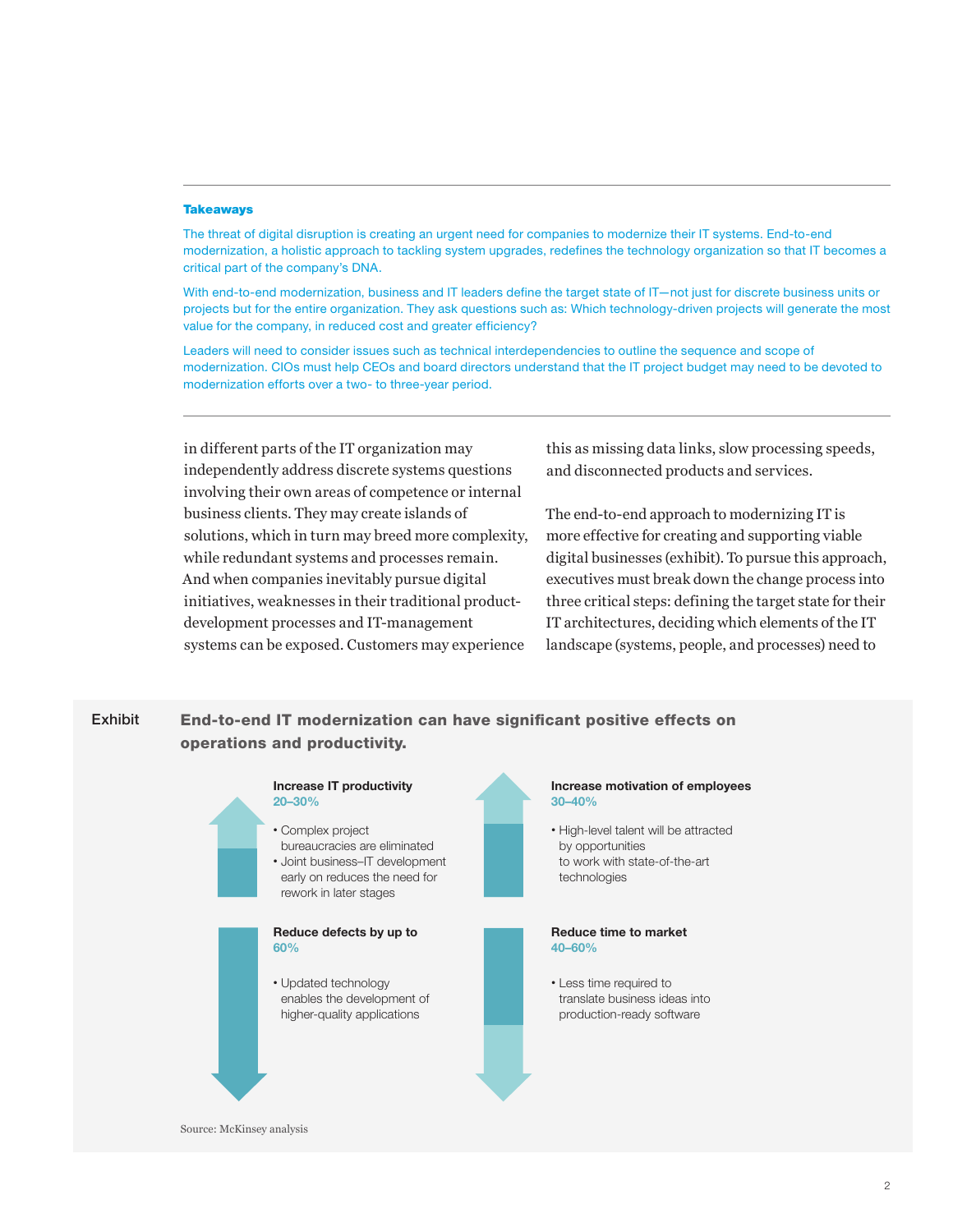change, and determining the sequence and scope of change. We've seen some companies tackle each of these steps in isolation, often in the context of a business-unit request for a new technology-enabled feature. But relatively few companies are considering these three steps in systematic fashion, across all business units and functions, and with input from both IT professionals and business leaders.

Compared with incrementalism, the end-to-end path toward a modern IT landscape can be more risky, and potentially more expensive. In most cases, however, avoiding duplicate work leads to lower costs. It may pave the way for seamless adoption of microservices, two-speed IT,<sup>1</sup> and other emerging approaches for managing and enhancing IT architecture. And, ultimately, end-to-end modernization may ensure that companies have the right IT capabilities for decades rather than just the next few years.

### Pursuing end-to-end IT modernization

Nowadays, the technologies that support digital business activities span the entire IT landscape; companies can no longer define bright lines between front- and back-end information-systems management. The sheer volume of technologies, processes, and decisions required to build and maintain digital applications and operations means companies can't afford to work in the same old ways. Business executives and technology professionals seeking to change their approach to modernizing IT architectures may want to focus on three core tasks.

#### Define the target IT state

In end-to-end modernization, business and IT leaders come together to define the target state of IT not just for discrete business units or projects but for the entire organization. They set realistic priorities for modernization, asking questions such as: Which technology-driven projects will generate the most value for the company, in reduced cost and greater efficiency, and which would just be nice to have?

They define categories of business capabilities where processes, products, and actions can be digitized or otherwise improved through the use of technology. The overarching goals and vision at one bank, for instance, were centered on the tools and processes relating to the user experience and how to ensure that customers and potential customers could find the information they needed through the bank's new digital channels. For an insurance firm, the highest-priority tasks and tools included those related to ensuring compliance with emerging regulations. And for a retailer, the target end state was better customer segmentation, which required moving toward a centralized database and advanced- analytics capabilities.

What's most important is that the IT organization partners with the business on this step. According to recent McKinsey research, IT organizations that actively collaborate with the rest of the business to shape an overall business strategy that effectively employs technology tend to perform better on a number of dimensions, including provision of core services and the creation of a healthy organizational culture.2 Conversations should include the CIO and top IT leadership, business-unit or business-domain leaders, and product-group owners.

## Decide which changes to make across the technology landscape: Systems, people, and processes

With information about the desired target state in hand, IT leaders can consider how and whether to make specific changes to elements of the IT architecture—for instance, front-end applications, middleware technologies, or back-end servers to help the business attain its goals. This is less daunting than it sounds. Typically, there are just a few critical systems that must be fully redesigned; effective use of application programming interfaces and middleware can mitigate the need for significant changes to back-end systems.

As a first step, the IT team should take inventory of existing applications and other technologies and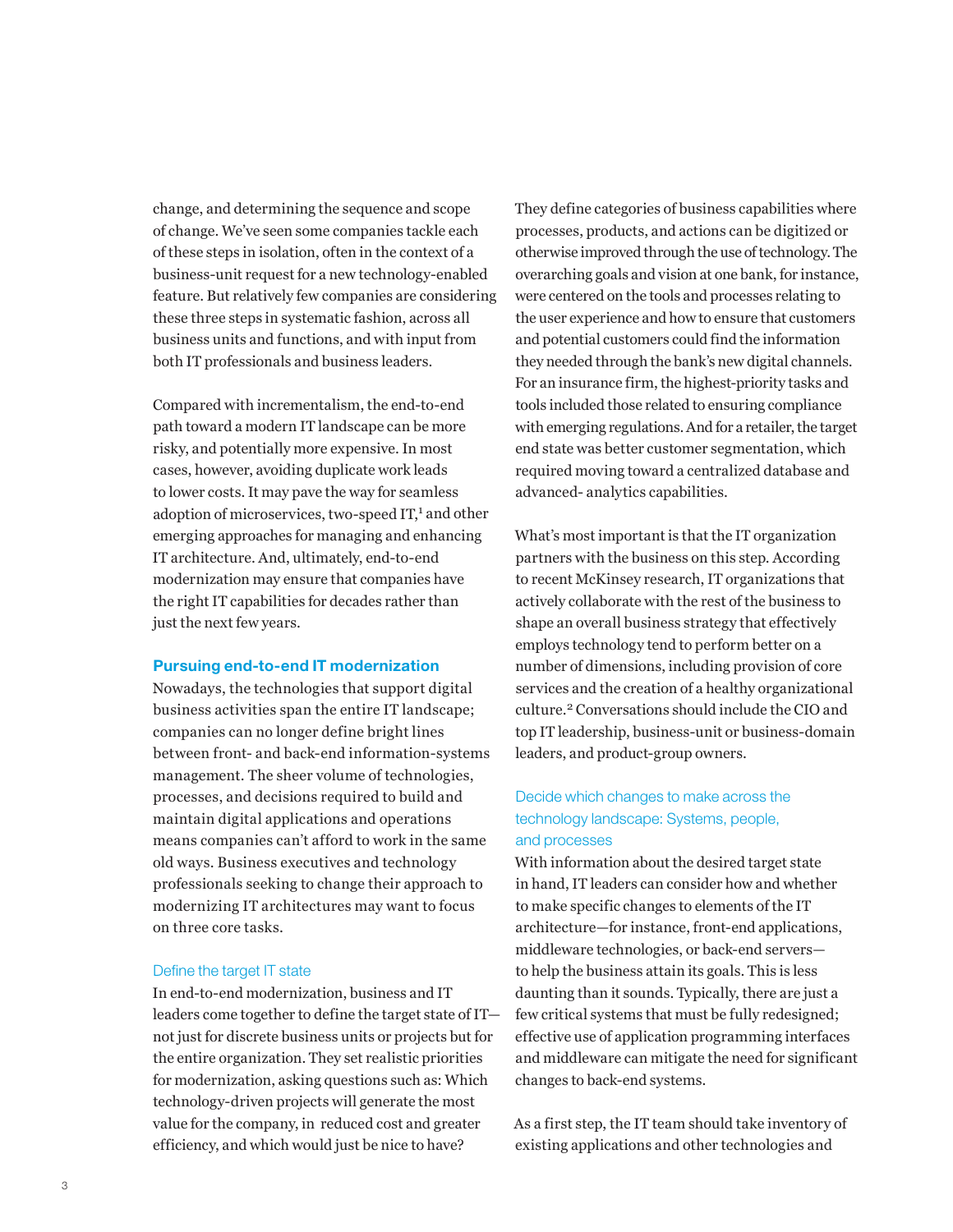identify those that can be improved, consolidated with other applications or other technologies, or decommissioned. The team should come to the table ready to ask questions such as: How much real-time data do we need to support a digital customer experience? How quickly do we need to launch new features to meet customers' needs? How will service response times need to change? Will workload grow or shrink among groups within IT? A large telecommunications company, for instance, had to work out which elements of its IT architecture to modernize so it could launch a digital "e-care" feature for its 100 million–plus customers. The e-care feature was designed to allow users with prepaid smartphones to buy more SMS, data, and roaming services, in just a few clicks. The telco realized such a digital program would mean giving users 24/7 access to data stored in back-end servers—hence, data storage and maintenance became an immediate target area for IT modernization.

Once IT team members have explored core technology questions, they must discuss the organizational- and operating-model changes that may be required to support business efforts long term—for instance, what new team structures or skills might be required? IT leaders, business-unit heads, and critical stakeholders from adjacent business units must consider each core business capability and determine which processes, products, and activities would most benefit from modernization.

#### Determine the sequencing and scope of change

IT and business-unit leaders can create a clear road map for modernization efforts by having two- and three-year sequences of updates in mind and identifying measurable outcomes. Indeed, a joint IT and business team will need to be clear on business priorities and how those will affect the scope and urgency of priority IT projects. The team will need to identify technical interdependencies among various business initiatives and quantify the cost and effort associated with each incidence of systems change.

The team must also have an estimate in mind of the potential business value to be gained from modernization efforts. The team can use any number of metrics to guide these discussions, such as current IT investments (cross-unit and within particular divisions), the amount of revenue being generated by certain product lines, or the potential productivity increases from digitizing certain internal processes.

Business and IT leaders can use these insights to outline the potential sequencing and scope for modernization. In some instances, it might make sense to modernize according to lines of business; in other cases, by geographic location. Either way, the modernization team can devise a timetable indicating the people and capital investments required, the agreed-upon business and IT outcomes, and budget expectations. It is critical to get CEOs and executive-committee members' input on this financial aspect of IT modernization; they will, after all, be the ones overseeing the IT modernization team. CIOs must help CEOs and board directors understand that the majority of the IT project budget may need to be devoted to modernization efforts over a two- to three-year period. The level of that commitment cannot be overstated. For end-to-end modernization efforts to succeed, top management must be clear about the spending required, and they must sign off on those budget requirements before any real work can start.

## Realizing end-to-end improvement: Case study

Most companies have a sense of what they want their modern IT architecture to look like. And all are familiar with the core building blocks they can use to achieve that goal. Still, an end-to-end IT modernization program will look different in different industry and company contexts.

For a regional bank, the primary objective for modernizing IT was to introduce digital processes in the company. Its secondary objective was to cut costs; margins had been slipping the past five years.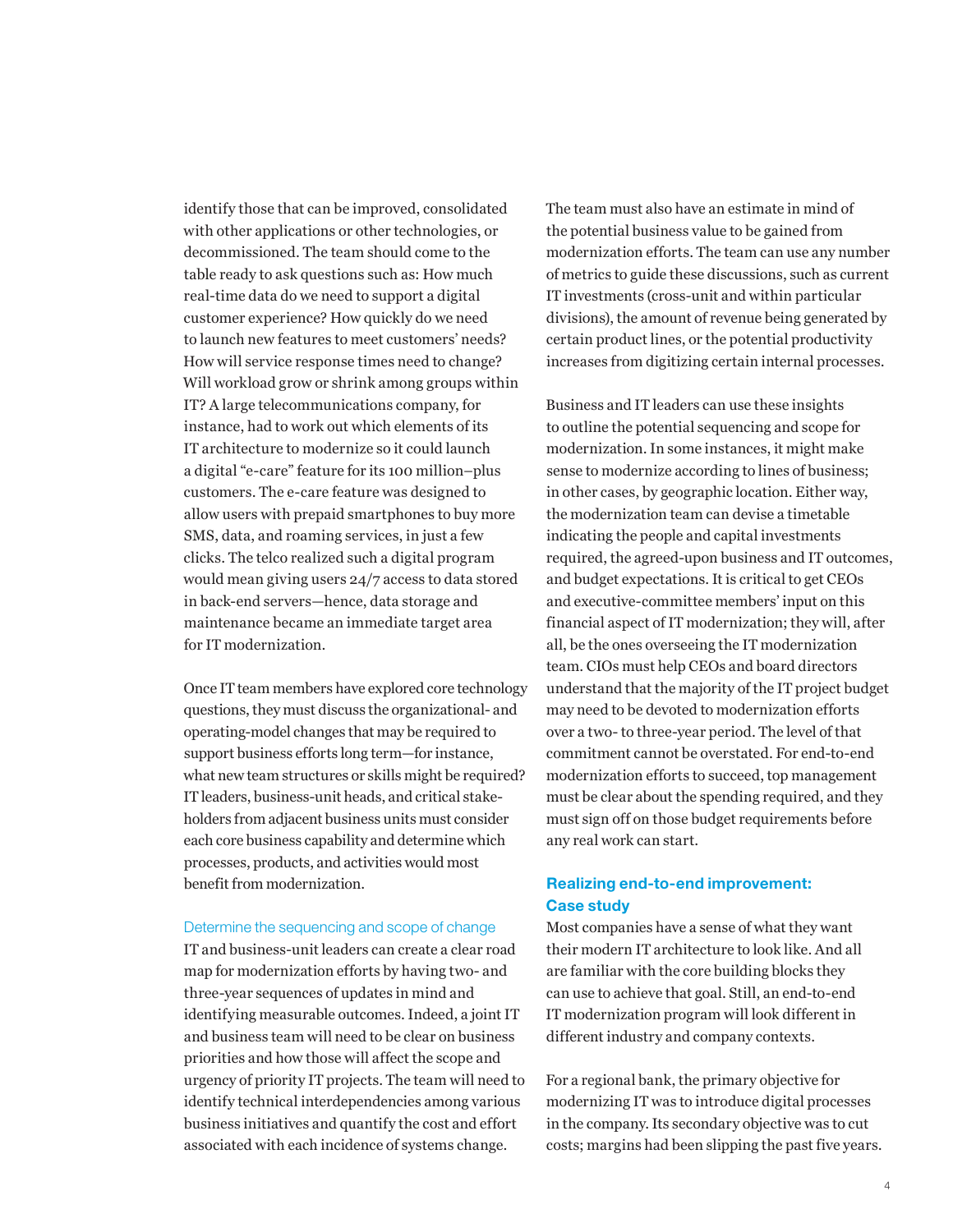After considering the technology and management landscapes, as well as issues with timing and scope, a team of IT leaders and business executives at the bank developed and executed a series of staged initiatives designed to produce both quick wins and a blueprint for further modernization over the next three years.

As a first step, the team considered its current IT capabilities and its target state of IT operations looking not just at discrete technologies but also considering potential business needs over the next two to five years. Then it made a series of decisions to try to close the gap between the two.

The bank had been using an incremental approach to upgrades that left it with an aging, fragmented IT architecture, with multiple point-to-point connections between front-end applications and back-end transaction systems. Because there were so many interfaces and redundant gateways, customers' banking experiences varied wildly. And because the IT architecture was so fragmented, it had been hard for the bank to design and build new software and services and launch them quickly. Software development was done using the traditional waterfall method; agile and DevOps approaches to development were used in only one pilot project. The bank's data were stored in disparate systems across the bank, so there was no easy, single view of the customer, and, as a result, the bank was not able to mount effective marketing campaigns. What's more, it was difficult, and time intensive, to respond to regulatory inquiries because risk officers at the bank had a hard time finding the information they needed.

The team's assessment of the technology landscape revealed the fragmentation issues, and as a result, the bank consolidated its front-end applications and built a cleaner integration layer. Specifically, the bank mapped application redundancies and identified all point-to-point interfaces. It documented its desired future capabilities and design principles—for instance, the ability to write

code once and use it everywhere, and minimal interdependencies among interfaces—and used that as a guide to determine which parts of the existing system could be reengineered, discontinued, or rebuilt from scratch. The bank built a multichannel management module, and the most advanced branch was reengineered so that all channels could use its components. Those components that shared similar functionality were grouped together under one module. To avoid writing these modules from the ground up, the most advanced and comprehensive elements were reused and reengineered (if needed). Old components were decommissioned and new ones set up and tested in a relatively short period of time. Front-end integration layers were migrated to the cloud and managed using agile methodologies.

In response to the team's review of business and IT capabilities and operations, the bank introduced agile development practices across the organization (not just in a pilot). This move had a second-order benefit of attracting new talent; developers were lured in by the promise of getting modern and challenging assignments, as well as the chance to be creative, rather than simply taking requirements from the business and making them happen in a mainframe environment. The bank also established a data repository and built a platform for master data management and analytics. This change allowed the bank to target customers more accurately with products and services. It also made it easier for risk officers to find information required to fulfill regulatory requests. By creating a single hub for collecting, processing, accessing, and delivering data, the bank has been able to continually update its analytics programs and methodologies, ensuring that it will be able to adapt as the market and customer needs change.



An incremental approach to systems upgrades may continue to be optimal for companies that